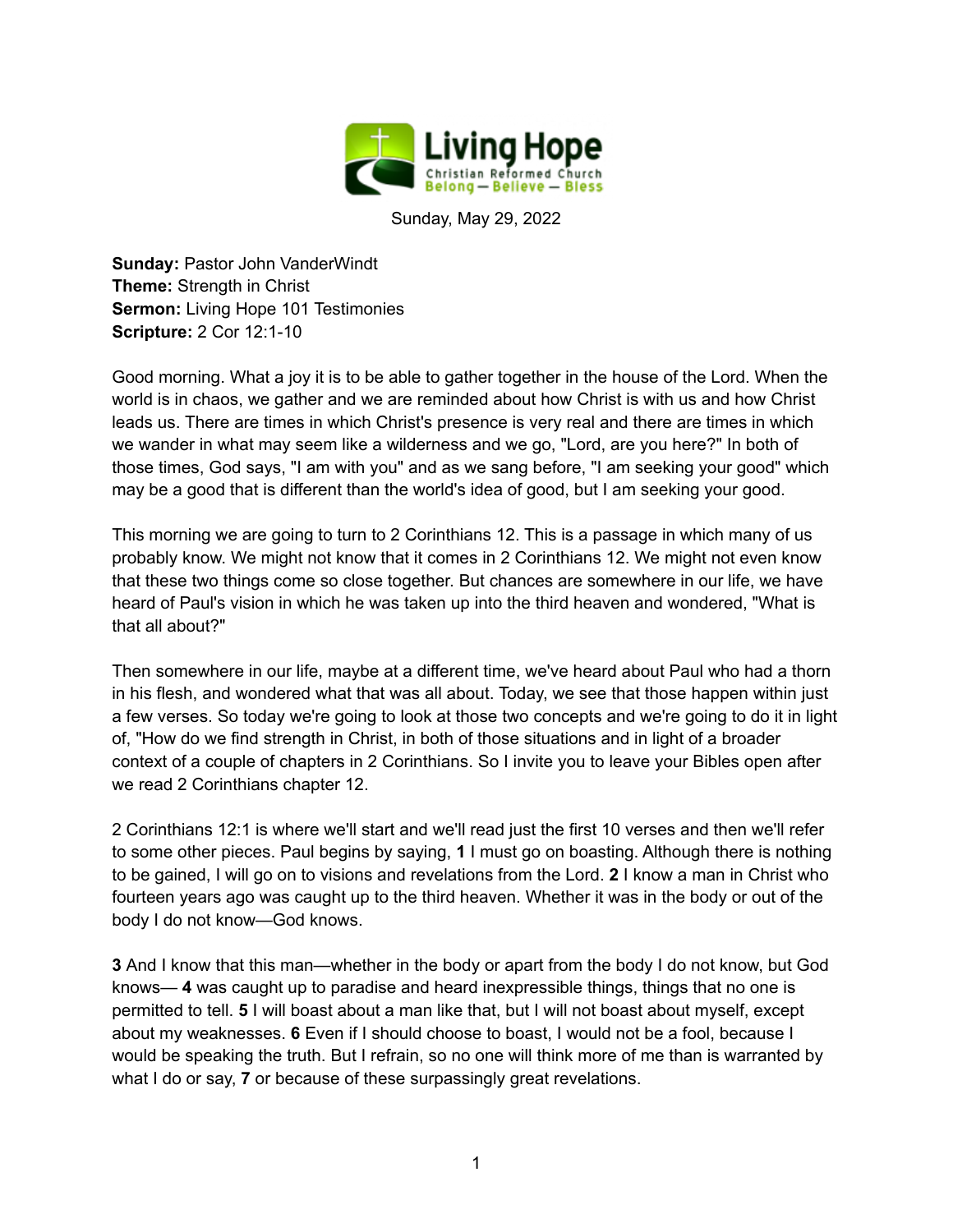Therefore, in order to keep me from becoming conceited, I was given a thorn in my flesh, a messenger of Satan, to torment me. **8** Three times I pleaded with the Lord to take it away from me. **9** But he said to me, "My grace is sufficient for you, for my power is made perfect in weakness. Therefore I will boast all the more gladly about my weaknesses, so that Christ's power may rest on me. **10** That is why, for Christ's sake, I delight in weaknesses, in insults, in hardships, in persecutions, in difficulties. For when I am weak, then I am strong.

Let's pray. Dear Lord, we come to you this morning and we come within weaknesses because we know that we need You. Lord, this morning we ask that you will speak to each heart, that it may be your words of love, your words of strength and caring, that we may hear and that we may show in our own lives, our gratitude for your gift of life and give you all the glory. Lord, may the words of my mouth and the meditations of my heart be your words and may you be honored. In Jesus' name, amen.

2 Corinthians 12 outside of context, begins in kind of a unique way because it begins by Paul saying, "I must go on boasting" and we're thinking this does not sound like Paul. As we get to verse 10, he says, "I am not boasting but I am boasting in my weaknesses." So what does he mean by, "I must go on boasting?" If we look back starting in chapter 10, Paul is having a conversation with the people of Corinth. The people of Corinth have been witnessed to by Paul. He has written them a number of letters. Every time he goes back to them, there is this debate. Are you really God's messenger? Because we have other people here who are also saying things and they are showing us how God is at work and then will tell us all the things that they have done in the name of God.

And Paul says, "Okay, let me once again defend my ministry" and he begins what is known to biblical scholars as "The Fools Speech." He begins by saying, "Okay, let me take what you have said about all these great people and let me kind of counteract a little bit. And they tell of all these great things that God has done through them. All these great things that they have done in the name of God. Then Paul goes on in chapter 11 and he talks about it starting at verse 16. He says, "I repeat: Let no one take me for a fool. But if you do, then tolerate me just as you would a fool, so that I may do a little boasting." Because Paul realizes that when we boast in ourselves, we are just being foolish.

Then Paul takes this whole bit and all the great things that they said they'd done and says, "Here's what I've done for God. I've been beaten. I've been in prison. I've been shipwrecked." But then he ran into a problem. The problem was that these false apostles were bragging about their visions which they had seen. And they would come before everybody else and they would say, "Oh, I am so special because God revealed himself to me in this way. And let me tell you about my time with God and how much I must be loved because God revealed this to me." And Paul for this whole time, he'd been kind of doing the opposite thing. And now he runs into this business with visions, and he says, "Oh, I can't lie. I've had visions. I've had more than one. And in those visions, unspeakable things have been spoken and here I am now to say, 'What do I do?'"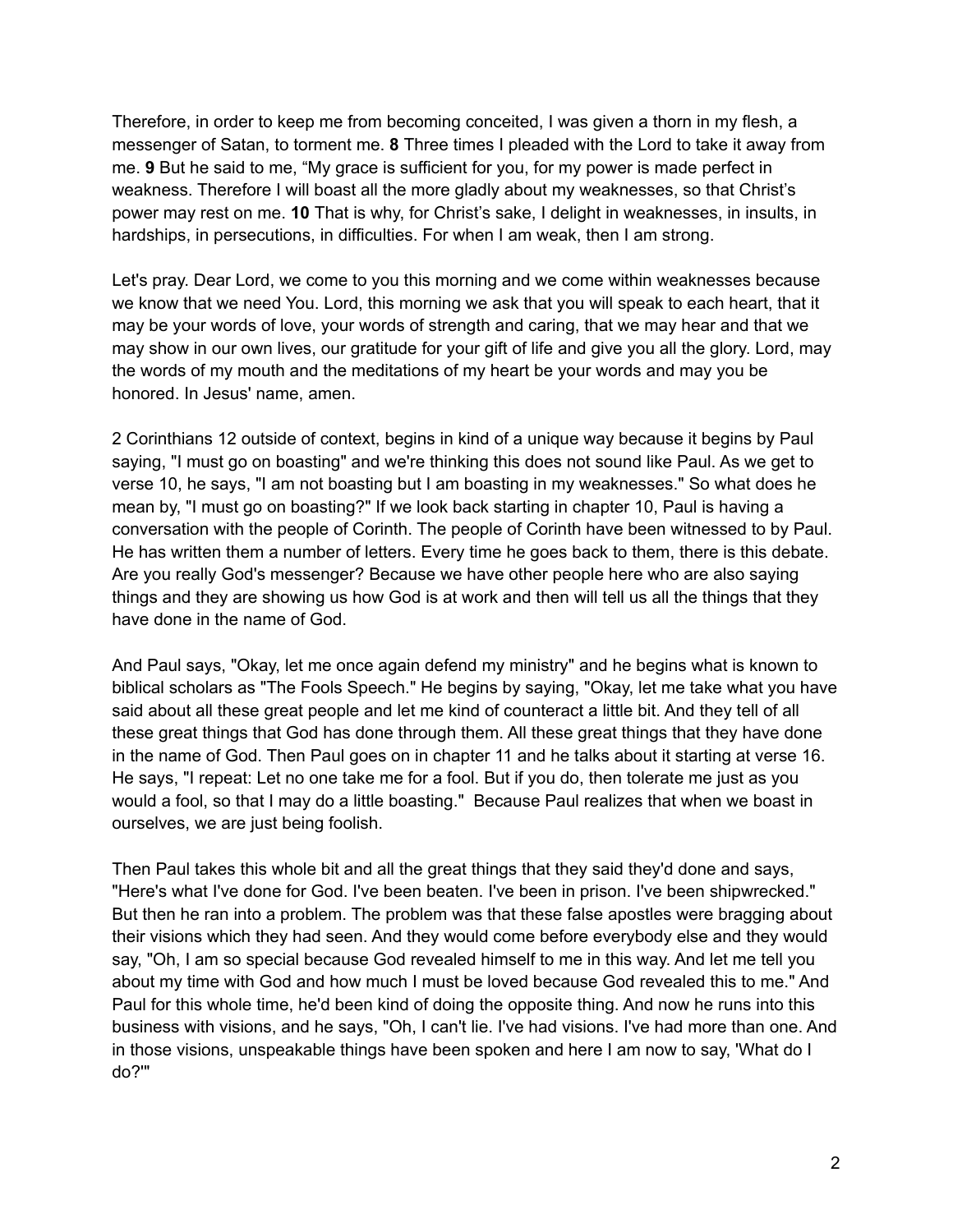So at the beginning of chapter 12, he says, "I must go on boasting." But notice how he switches. He goes on to say, "I must go on boasting. Although there is nothing to be gained, I will go on to visions and revelations from the Lord." "Just like you did, I will tackle the same topic." But then he changes to the third person. He says, "I know a man in Christ." The scholars believe that this is Paul. He is doing it in third person so as to separate himself to make it not about him, but to again point back to God, and what God is doing.

And so he says, "I know a man 14 years ago, who was caught up into the third heaven." Now the part about the third heaven has raised lots of questions. In Jewish mentality and Jewish concept at that time, there were three levels of heaven. There was the first level of Heaven which is the atmosphere in which we live. There was the second level of Heaven which is outer space. And then there was a third level of heaven, which is where God dwells. The paradise of God.

So in the Psalms, when it talks about the highest heavens, it's talking about that place within where God dwells. And we have to remember that when we think of, "Okay, then are they stacked on top of each other? You've got Earth or the atmosphere around us, and then you've got the outer universe, and then God is outside of that. But that's not the way the Jews thought of it. It was simply a way to determine... "Are you talking about here? Are you talking about the universe? Or are you talking about God's dwelling, which is both here and in the universe?"

So Paul says, "I know a man who was caught up into the third heaven" and then it says, "Whether it's in the body or not in the body." That is in another way getting back at the people in Corinth, because they had this Greek mentality of everything in the body was evil. Everything spiritual was good. And Paul saying, "That is not relevant. It is all about God's glory." Then he says in verse four & five, "... and heard inexpressible things, things that no one is permitted to tell. I will boast about a man like that... "

Paul had an encounter with God and in that encounter with God, he was overwhelmed by God's love and grace and presence. And that was for Paul. There are times in our lives when God reveals Himself to us in extraordinary ways. And it is often in times in which we need God's extraordinary grace. And God says and God reminds us, "I am here with you and I will carry you through it. And this is between you and me." And Paul says, "That man, would he have the right to boast about him? Absolutely. Would he be called a fool? No, because it's telling the truth" as we read in verse six, "Even if I should choose to boast, I would not be a fool, because I would be speaking the truth."

As we read in verse six, "Even if I should choose to boast, I would not be a fool, because I would be speaking the truth." But this is not something which we need to be talking about because when we do it that way, it's more about us. "Aren't I special because God revealed himself to me this way?" than it is about God. God says, "I want you to enjoy my presence." Christ in His relationship with the church, he calls us the bride and He is the groom.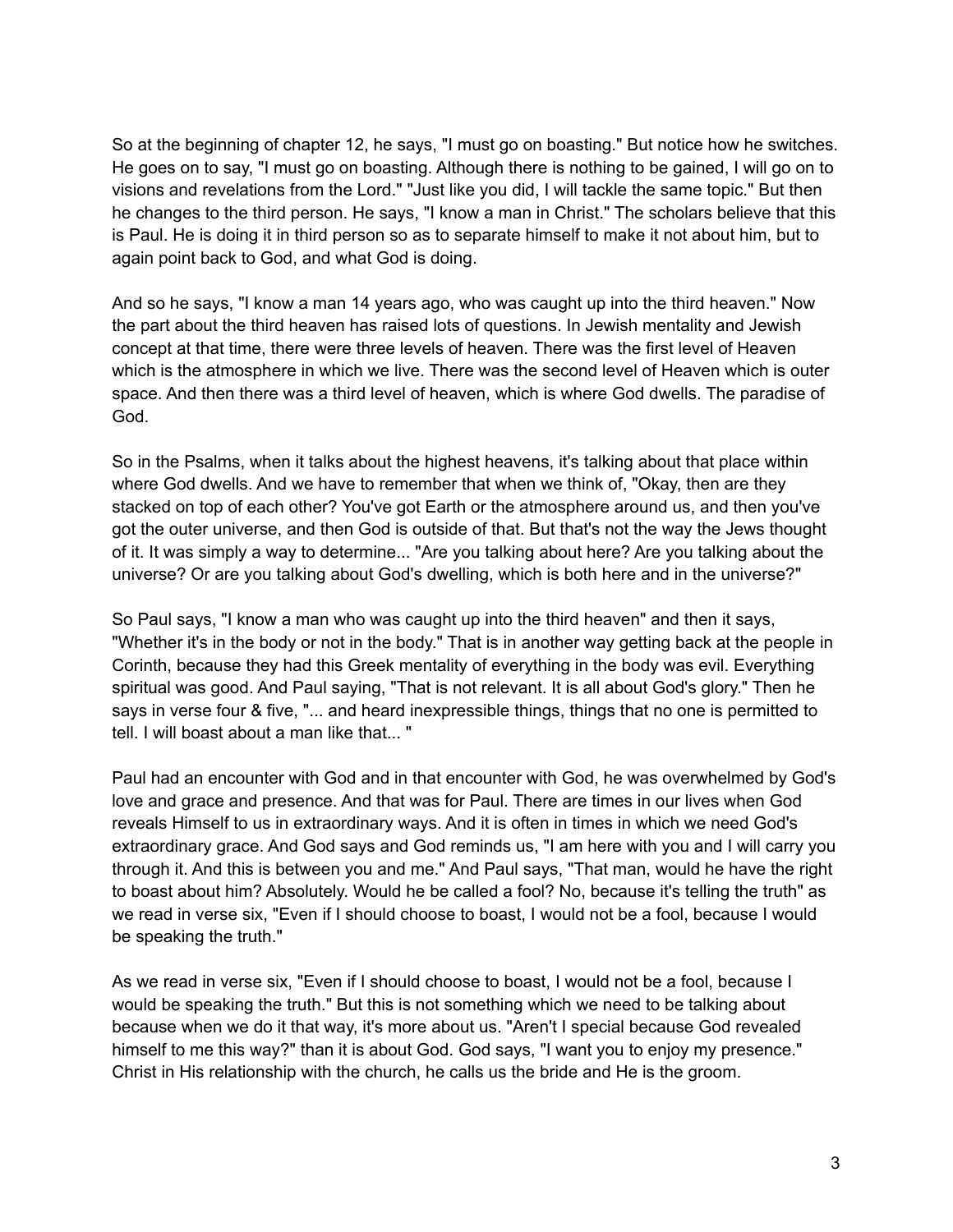Just like in a marriage, there are times for just the husband and the wife to enjoy and that is not stuff to be broadcast. That is stuff to build up their intimacy with each other.

Paul is saying, "Just like that, there are times when God reveals Himself to us in such a way that we are to just bask in his glory. In fact, there are stories throughout church history which give that evidence. Due to time, I'm not going to go into them but you can look them up. If you look up Pascal, for example. He reveals how he became a Christian and after he died, there was found in the inner part of his coat a little note which was pinned there. And on it, there was a date in which it talks about how from 10:30 to a little after 12:30 one night, he had an extraordinary encounter with God. It changed his life.

There is Sarah Edwards, who is the wife of Jonathan Edwards, one of the great revivalists in the States and all around the world in many ways. She too had an encounter with God when Jonathan Edwards was on a trip. And after she died, Jonathan Edwards wrote about it. But it was this special time in which God said, "I've got something special for you. Let me remind you that I am here."

In today's society, it's really easy to say, "You know, it'd be for the benefit of others for me to share this." Then there's the piece that comes right after that. In verse seven it says, "... or because of these surpassingly great revelations. Therefore, in order to keep me from becoming conceited, I was given a thorn in my flesh, a messenger of Satan, to torment me." There are times... and we read this throughout Scripture... where God allows Satan to do things.

And we go, "Why, Lord?" Here Paul doesn't become conceited. There are times when in the Old Testament, we look at the story of Job. God allowed Satan to mess with Job's life. First his possessions, then his family, then his health. Let's put this into perspective for just a moment. We have the word of God. When we get tormented or when things are difficult, we can go to Scripture and we can be reminded that God is with us. Job didn't have any scripture. Job was on his own. And yet in that space, God met Job where he was.

Last week for those of us who gathered, put out a couple of chairs. Notice that they're tied together.

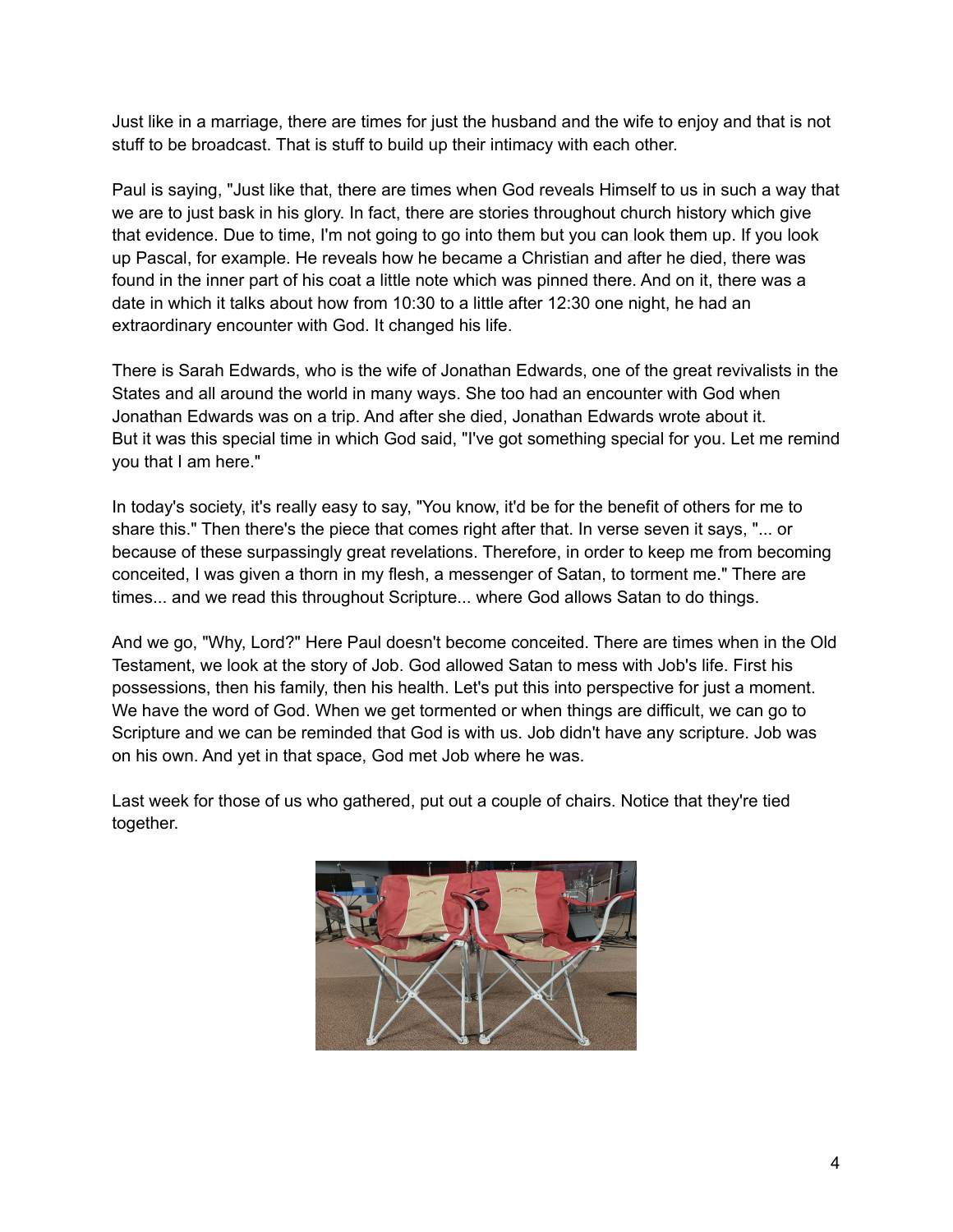What we talked about last week in Corinthians where Glenn talked two weeks ago about how we need to when we sit in the chair, to look as if we have Christ right next to us. So that we have Christ's perspective on all of this. So that we see things through Christ's eyes and we are reminded when we are doing things that we shouldn't, that Christ is always right there.

Today Paul takes that just a little bit further. Today Paul says, "I want you to remember that not only when things are good but when things are really hard, Christ is right here with us. When you are being tempted or tormented, Christ is there with you. And so he talks about this thorn in the flesh. There has been debates for 1000's of years as to what that thorn might be.

So whether it was physical, whether it was spiritual, whether it was demonic... you can look up for whichever one you want to support and there'll be support for it. We're just going to leave it as something that kept Paul from being conceited. And then it says in verse 8 & 9, "Three times I pleaded with the Lord to take it away from me. But he said to me, "My grace is sufficient for you, for my power is made perfect in weakness."

This prayer of Paul is not the first time that we should think of this prayer. If we go back a number of years before Paul got to know Christ, Christ was in the garden of Gethsemane. He prayed three times that God would remove this cup from him. And God said to Jesus in many ways, the same thing that he says to Paul. "My grace is sufficient for you, for my power is made perfect in weakness."

Now I don't think any of us would say Christ was weak. Let's read on just a bit further in verse 10, where it says, "That is why, for Christ's sake, I delight in weaknesses" and here are the weaknesses that he mentions... in insults, in hardships, in persecutions, in difficulties. Those are the weaknesses. It's not the time that I am tempted to do something wrong in my sinful desire. I do that. That's not a weakness. That's a sin. That's not something to boast about.

And Paul is saying, "When I am insulted, when I am going through times of hardships, when I'm in prosecution, when I am in difficulty... in those times, I see God working and in that I can boast. Let me take you back to the cross. In the Garden of Gethsemane Jesus prayed three times for the Father to take the cup from him. And then we'll watch what happens over the next many hours. We see how Jesus was insulted. We see how Jesus went through hardships. We see how Jesus was persecuted. And we see the difficulties that Jesus made from that. Then we also see how Jesus responded.

When Jesus was on the cross, he didn't try to have the last word and say, "Hey, God, I'm tired of this. Send some lightning and kill them all." Or as God did in the Old Testament, "Open the earth and swallow them up because they're not following you." No, that's not what Jesus said. He just said, "Father, forgive them. They don't know what they're doing." We sang this morning that God is with us in those times. He has it for our good and for His glory.